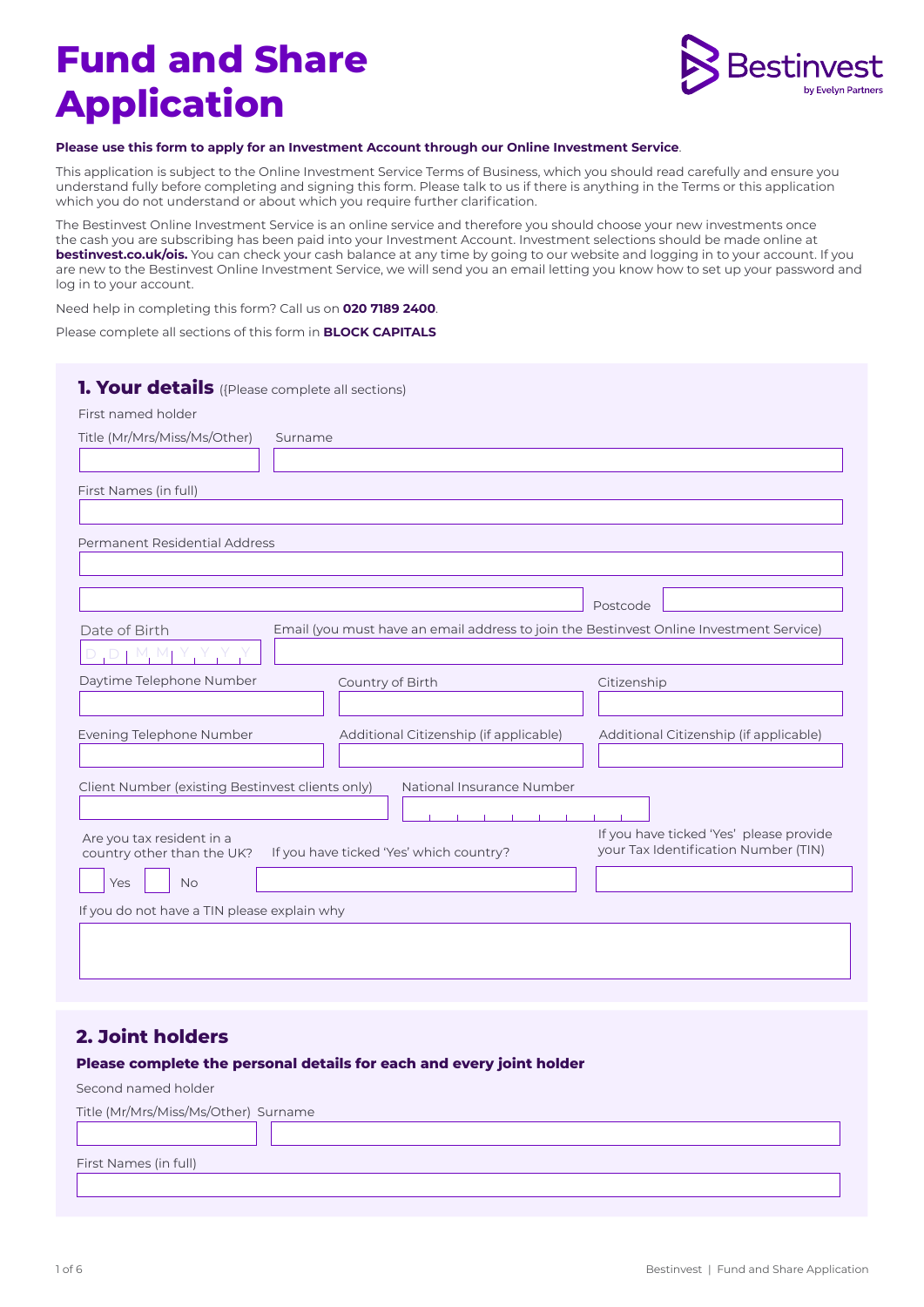

### **2. Joint holders (continued)**

Second named holder (continued)

Permanent Residential Address

| Date of Birth<br>$M_1$ M, M <sub>1</sub><br>$\mathbb{N}$                                           | Email (you must have an email address to join the Bestinvest Online Investment Service) | Postcode                               |  |  |  |
|----------------------------------------------------------------------------------------------------|-----------------------------------------------------------------------------------------|----------------------------------------|--|--|--|
| Daytime Telephone Number                                                                           | Country of Birth                                                                        | Citizenship                            |  |  |  |
|                                                                                                    |                                                                                         |                                        |  |  |  |
| Evening Telephone Number                                                                           | Additional Citizenship (if applicable)                                                  | Additional Citizenship (if applicable) |  |  |  |
| Client Number (existing Bestinvest clients only)<br>National Insurance Number                      |                                                                                         |                                        |  |  |  |
| Are you tax resident in a<br>If you have ticked 'Yes' which country?<br>country other than the UK? | If you have ticked 'Yes' please provide<br>your Tax Identification Number (TIN)         |                                        |  |  |  |
| <b>No</b><br>Yes                                                                                   |                                                                                         |                                        |  |  |  |
| If you do not have a TIN please explain why                                                        |                                                                                         |                                        |  |  |  |
|                                                                                                    |                                                                                         |                                        |  |  |  |
|                                                                                                    |                                                                                         |                                        |  |  |  |
|                                                                                                    |                                                                                         |                                        |  |  |  |

| Third named holder                                                                                                                                                                                                   |                                                                                         |                                        |
|----------------------------------------------------------------------------------------------------------------------------------------------------------------------------------------------------------------------|-----------------------------------------------------------------------------------------|----------------------------------------|
| Title (Mr/Mrs/Miss/Ms/Other)                                                                                                                                                                                         | Surname                                                                                 |                                        |
|                                                                                                                                                                                                                      |                                                                                         |                                        |
|                                                                                                                                                                                                                      |                                                                                         |                                        |
| First Names (in full)                                                                                                                                                                                                |                                                                                         |                                        |
|                                                                                                                                                                                                                      |                                                                                         |                                        |
| Permanent Residential Address                                                                                                                                                                                        |                                                                                         |                                        |
|                                                                                                                                                                                                                      |                                                                                         |                                        |
|                                                                                                                                                                                                                      |                                                                                         |                                        |
|                                                                                                                                                                                                                      |                                                                                         | Postcode                               |
| Date of Birth                                                                                                                                                                                                        | Email (you must have an email address to join the Bestinvest Online Investment Service) |                                        |
| $\begin{array}{c} \mathsf{M} \mathsf{D}, \mathsf{M} \mathsf{D} \mathsf{M} \end{array} \begin{array}{c} \mathsf{M}, \mathsf{M} \mathsf{M} \end{array} \begin{array}{c} \mathsf{M}, \mathsf{M} \mathsf{M} \end{array}$ |                                                                                         |                                        |
| Daytime Telephone Number                                                                                                                                                                                             | Country of Birth                                                                        | Citizenship                            |
|                                                                                                                                                                                                                      |                                                                                         |                                        |
| Evening Telephone Number                                                                                                                                                                                             | Additional Citizenship (if applicable)                                                  | Additional Citizenship (if applicable) |
|                                                                                                                                                                                                                      |                                                                                         |                                        |
| Client Number (existing Bestinvest clients only)                                                                                                                                                                     | National Insurance Number                                                               |                                        |
|                                                                                                                                                                                                                      | the contract of the contract of                                                         |                                        |
|                                                                                                                                                                                                                      |                                                                                         |                                        |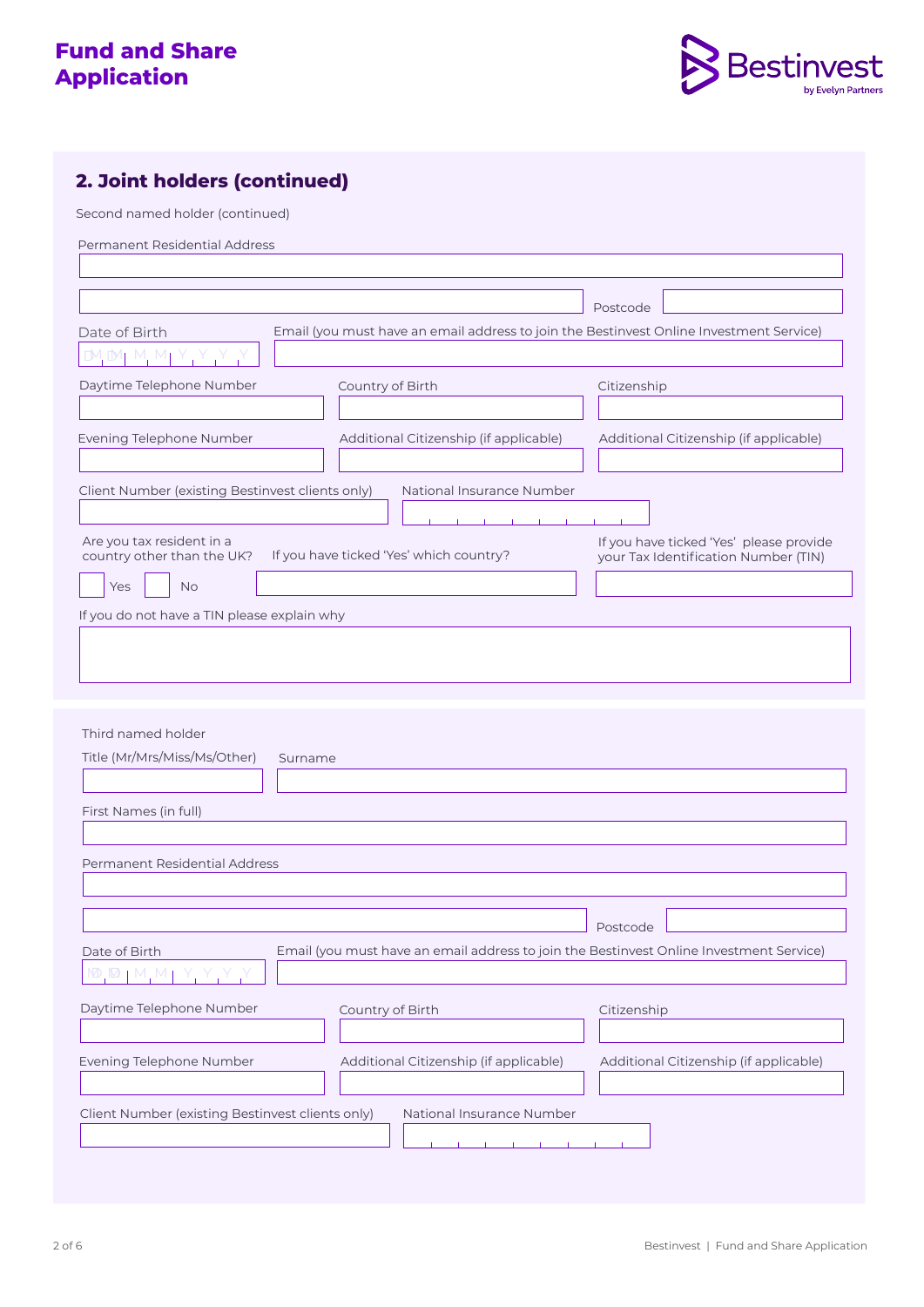### **Fund and Share Application**



| Third named holder (continued)                          |                                                                                  |                                                                                 |
|---------------------------------------------------------|----------------------------------------------------------------------------------|---------------------------------------------------------------------------------|
| Are you tax resident in a<br>country other than the UK? | If you have ticked 'Yes' which country?                                          | If you have ticked 'Yes' please provide<br>your Tax Identification Number (TIN) |
| No<br>Yes                                               |                                                                                  |                                                                                 |
| If you do not have a TIN please explain why             |                                                                                  |                                                                                 |
|                                                         |                                                                                  |                                                                                 |
|                                                         |                                                                                  |                                                                                 |
|                                                         |                                                                                  |                                                                                 |
| <b>3. Designation</b>                                   | Only complete this section if you wish to specify a designation for your account |                                                                                 |

You can designate using numbers and letters only.

#### **4. Your investment**

I would like to fund my account using debit card or invest by monthly savings, which I will set up myself online once this form has been processed.

- Please do not attempt to process any payments until your activation email has been received. If you require any further assistance in relation to payments please do not hesitate to contact a member of the New Business Team on 020 7189 2400

#### **5. Your documentation**

only complete this section if you are new to the Bestinvest Online Investment Service As a Bestinvest client you have a choice about how you receive your contract notes and statements. Please indicate your choice by ticking one of the following options.

Online only (free of charge)

Online and by post (a charge of £37.50 plus VAT per quarter will be made, which covers all Bestinvest Online Investment Service accounts you may have)

#### **6. Your income**

If you are transferring income units please select one of the following two options. If you do not indicate which option you wish to use then we will select the 'Cash on account' option as default.

| Reinvest   | Any income will be used to purchase further units in this fund<br>(please note that this option is not available for all funds)            |
|------------|--------------------------------------------------------------------------------------------------------------------------------------------|
| $\Omega$ r |                                                                                                                                            |
|            | Cash on account $\begin{vmatrix} 1 & \cos \theta \\ 0 & \cos \theta \end{vmatrix}$ Any income will be held as cash in the relevant account |

### **7. Bank details**

| Name(s) of account holder(s)         |                                                   |
|--------------------------------------|---------------------------------------------------|
| Bank/building society account number | Branch sort code<br>$\overline{\phantom{a}}$<br>– |
| Address                              |                                                   |
|                                      | Postcode                                          |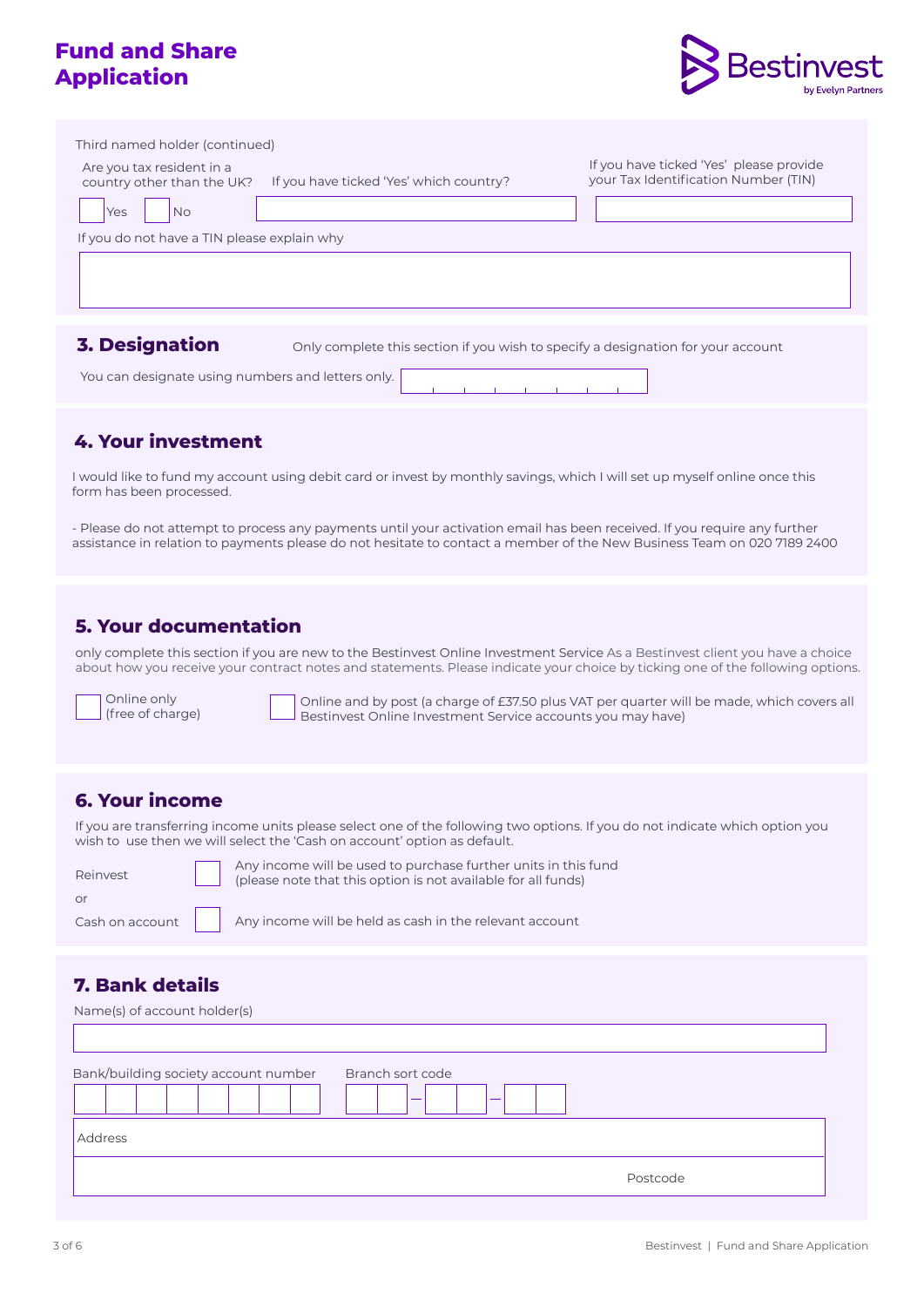

### **8. Declaration & signature**

#### **I/we declare that:**

I/we con •firm that I/we have received the Bestinvest Online Investment Service Terms of Business; I/we also confirm that I/ we have been given the opportunity to read the Terms and the Key Facts, and that I/we have had any questions arising answered satisfactorily. I/we declare that this form has been completed to the best of my/our knowledge

- **•** The information given in this application is, to the best of my/our knowledge, correct and I/we will inform Evelyn Partners Investment Management Services Limited ("Bestinvest") immediately of any changes to these details
- **•** I confirm that I/we have declared all my/our citizenships and/or tax residence(s) to Bestinvest on this application form. I/we understand this is required for Bestinvest to comply with UK and international tax legislation
- **•** I/we con firm that I/we have received the Bestinvest Online Investment Service Terms of Business; I/we also confirm that I/we have been given the opportunity to read the Terms and the Key Facts, and that I/we have had any questions arising answered satisfactorily. I/we declare that this form has been completed to the best of my/our knowledge
- **•** The information given in this application is, to the best of my/our knowledge, correct and I/we will inform Evelyn Partners Investment Management Services Limited ("Bestinvest") immediately of any changes to these details
- **•** I confirm that I/we have declared all my/our citizenships to Bestinvest on this application form. I/we understand this is required for Bestinvest to comply with UK and international tax legislation

#### **I/we understand that:**

- **•** A Bestinvest Investment Account will be opened in my/our name as a result of this application
- **•** Any fees or charges arising in connection with my/our Investment Account will be deducted from this account
- **•** I am/we are required to complete and maintain a Direct Debit Mandate which will be used to (i) verify my/our bank details and (ii) will be used if I/we choose to make monthly savings to my/our Online Investment Service accounts
- **•** Any fund rebates will be paid into my/our Investment Account
- **•** The information I/we provide on this application form will be processed in accordance with Bestinvest's data protection statement contained in the Bestinvest Online Investment Service Terms of Business
- **•** In order to comply with Money Laundering Regulations, Bestinvest will use the information I/we have provided to check my/our identity and may undertake a search with a credit reference agency (who will record that an enquiry has been made) for the purposes of verifying my/our identity. I/we also understand that the credit reference agency may check the details I/we have supplied and that Bestinvest may request additional evidence of identity from me/us before my/our application is processed
- **•** In order to comply with relevant tax regulations, where required, Bestinvest will share information about my/ our financial account (s) with the relevant tax authorities. It is my/our responsibility to be aware of any tax requirements in my/our country of permanent or tax residence and in the country in which I/we intend to open a financial account and to take any independent tax or legal advice where required.
- **•** Instructions may be delayed or rejected if this application form is not fully completed

#### **By signing below I agree to the above declaration**

| Name (First Named Holder)  |                         |   |                                   |  |
|----------------------------|-------------------------|---|-----------------------------------|--|
| X                          | <b>PLEASE SIGN HERE</b> | X | Date<br>$D, D$   M, MJ Y, Y, Y, Y |  |
| Name (Second Named Holder) |                         |   |                                   |  |
| X                          | <b>PLEASE SIGN HERE</b> | X | Date<br>D, D, M, M, Y, Y, Y, Y    |  |
| Name (Third Named Holder)  |                         |   |                                   |  |
| X                          | <b>PLEASE SIGN HERE</b> | X | Date<br>D, D, M, M, Y, Y, Y, Y    |  |

Once completed, please return this form to: **Online Investment Service, Bestinvest, Royal Liver Building, Pier Head, Liverpool L3 1NY** 

Bestinvest is a trading name of Evelyn Partners Investment Management Services Limited, which is authorised and regulated by the Financial Conduct Authority. Registered in England at 45 Gresham Street, London EC2V 7BG. No. 02830297.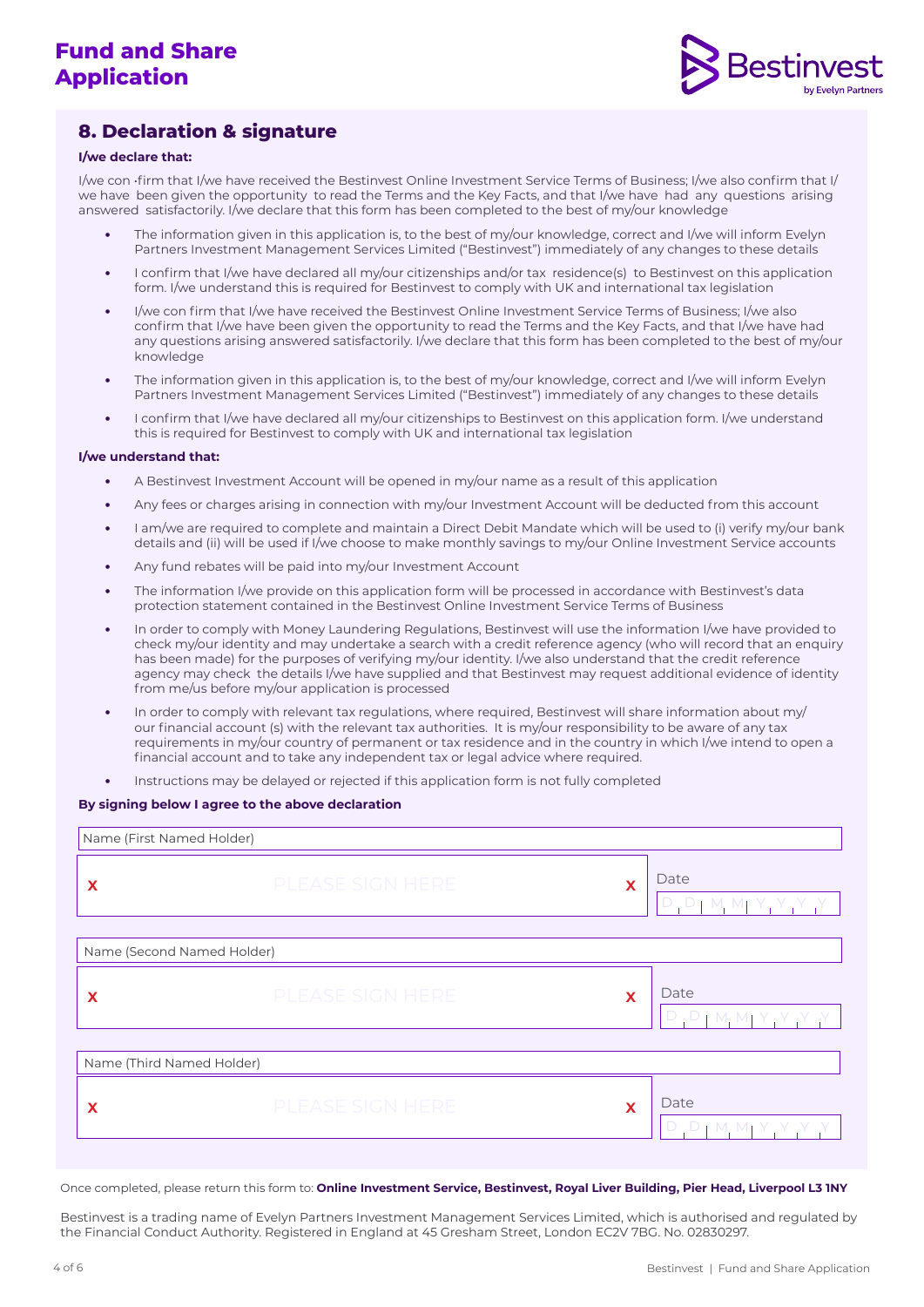# **SOURCE OF WEALTH**



We are required to collect certain information from you in order to determine your source of wealth when applying for an account with Bestinvest.

Please complete all sections of this form. If you require help please call us on 020 7189 2400.

#### **1. Current employment status**

| Employed - Full time | Employed - Part time | Self employed |
|----------------------|----------------------|---------------|
| Retired              | Student              | Unemployed    |
| Homemaker            | Other:               |               |

### **2. In which industry do/did you work?**

Select one option. If you work/worked in more than one industry, please select the primary source of your income.

| Aerospace & Defence       | Agriculture         | Arts                       |
|---------------------------|---------------------|----------------------------|
| Automotive                | Charity             | Chemicals                  |
| Construction              | Education           | Engineering                |
| <b>Financial Services</b> | Gambling            | Government/Public Services |
| Healthcare                | Hospitality/Leisure | Legal                      |
| Manufacturing             | Media               | Mining                     |
| Oil/Gas                   | Pharmaceuticals     | Power / Utilities          |
| Real Estate               | Religion            | Retai                      |
| Technology                | Telecommunications  | Transport/Logistics        |
| Other:                    |                     |                            |